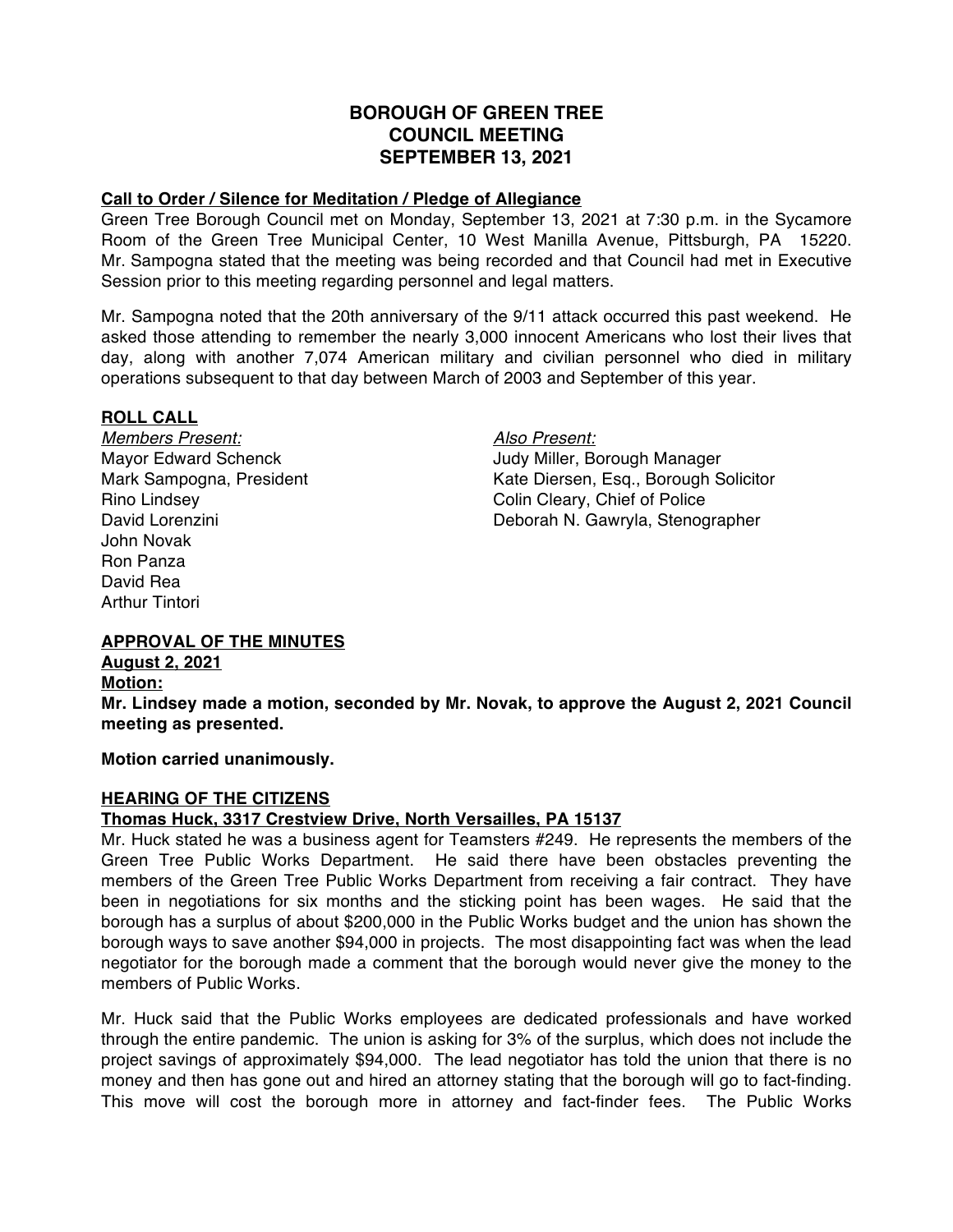Department employees are looking for a fair contract. He thanked Council for allowing him to speak this evening. Mr. Huck provided copies of the financial information he had referred to and he distributed copies to Borough Council members.

## **Christine Short, 251 Parkedge Road**

Mrs. Short said she has contact the Pennsylvania-American Water Company four times about a water leak somewhere near the corner of Parkedge and Sheldon. It appears to start about four houses up from Mrs. Short's house and continues to leak down into the middle of the road on Sheldon. This leak has been running since at least May and the water company has only been out once to look at it. The leak is beginning to come onto the grass of nearby yards creating muddy patches. Mrs. Short said this leak will start to freeze with colder temperatures and she fears that a vehicle will hit the ice and cause an accident. She asked the borough to intervene if possible since PAWC does not appear to be taking this problem seriously. Mr. Sampogna said the borough would look into this issue.

### **Don Gaupp, 121 Susan Drive**

Mr. Gaupp said he is the steward for Green Tree Public Works. Last year was a trying year for Public Works as well as everyone. Public Works employees had to deal with the public every day last year during the pandemic while other communities were allowing their employees to stay away from the public. Mr. Gaupp said the Public Works employees are seeking a fair deal on their contract for the employees who have been available to the borough every day. Although the employees often hear compliments from the public, they would like to see better appreciation for the jobs they have done.

### **Robert McWilliams, 109 E. Manilla Avenue**

Mr. McWilliams said he asked for a patch repair to be done on the apron at the fire station, but it has not yet been patched. Mr. McWilliams said he would take care of it himself this week if nothing is done to fix the apron. He feared that someone would trip and fall in that area and a patch would help prevent such an accident.

Ms. Miller said she should have followed up on Mr. McWilliams' request for the repair to the apron. She said she would make sure that it would be repaired promptly.

# **MAYOR'S REPORT - Mayor Schenck**

- **A.** Mayor Schenck said that the Public Works Department does a great job, but said he would not comment on what is fair or not. No one has ever questioned the dedication of the Public Works employees. He thanked the Public Works employees for coming to the meeting.
- **B.** Mayor Schenck stated that he, along with Chief Cleary, would be holding Mayor's Open Office Hours this Saturday, September 18th from 9:00 to 11:30 a.m. Mayor Schenck said the police department applied for a body camera grant and one of the items on the application was to seek the public's input on the utilization of body cameras. He said residents were welcome to attend and offer their opinions on the use of body cameras.
- **C.** Mayor Schenck said he attended the Green Tree Garden Club's Rose Garden Dedication. About 60 people attended and the Garden Club has done a great job with the gardens in the borough.
- **D.** Mayor Schenck stated that Officer Alan Feller is holding a fund-raising collection for the Greater Pittsburgh Women's Center & Shelter on Saturday, September 25 from 11:00 a.m. to 3:00 p.m. in the rear parking lot of the Municipal Center near the police station.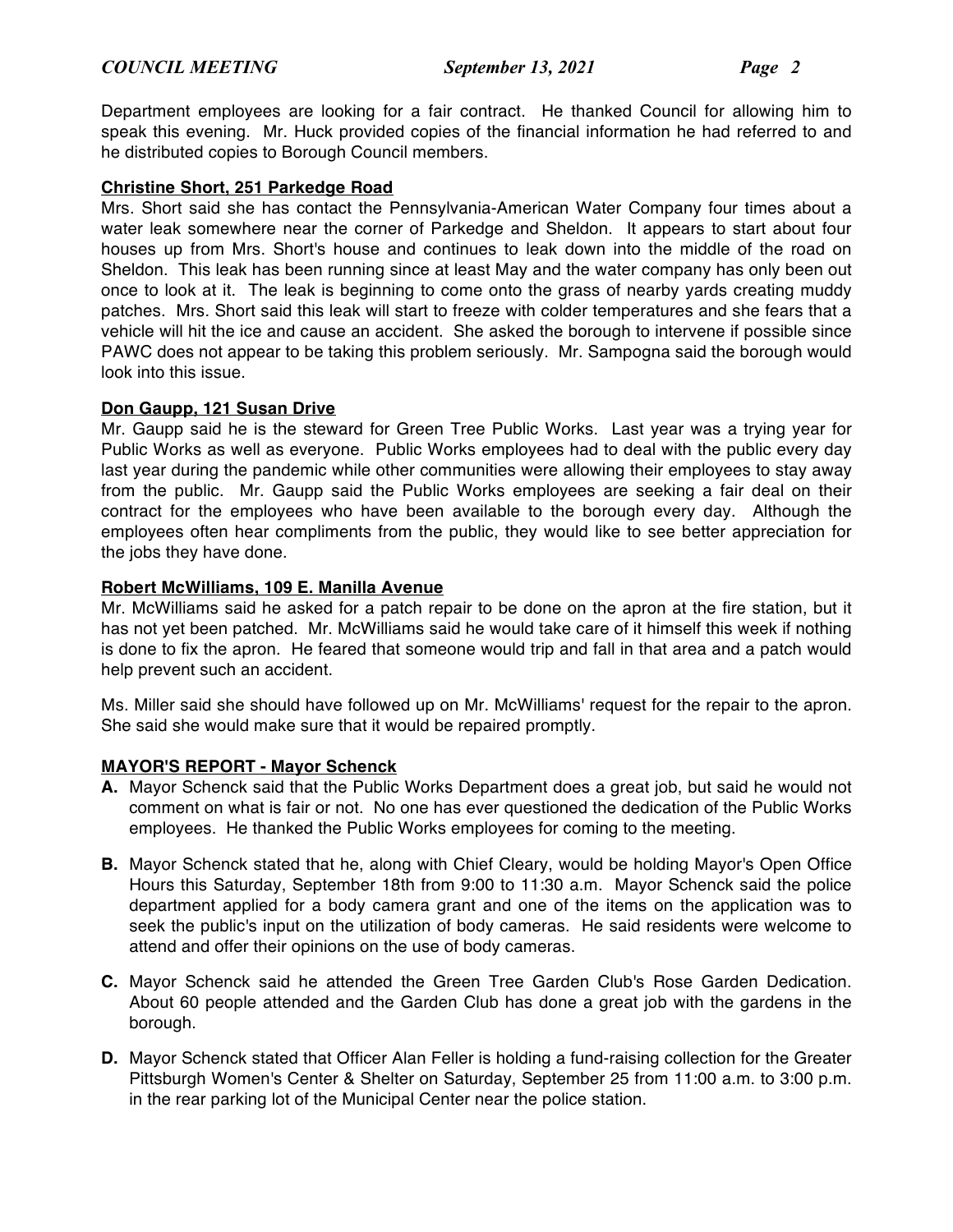# *COUNCIL MEETING September 13, 2021 Page 3*

- **E.** Mayor Schenck said that the former St. Margaret's School, now called Guardian Angel Academy, has started the school year and there are a number of students from different municipalities including St. Philip's School. The police have been patrolling near the schools and school buses.
- **F.** Mayor Schenck said the police department received thanks from a number of people, including a person who got help from an officer when changing his flat tire. Another letter arrived from a West Virginia resident whose car had broken down in the borough and had gotten assistance from the police. Another person thanked the police department when they lost \$10,000 worth of camera equipment and the police tracked it down and shipped the equipment back to the owner. Another resident thanked the police for helping them when they had fallen in their garden. Mayor Schenck said it is nice to receive these types of letters because the police are continually answering a variety of calls.

# **PRESIDENT'S REPORT - Mr. Sampogna**

- **A.** Mr. Sampogna said that shortly after he wrote his recent newsletter article about improvements in COVID-19 statistics in the borough, the numbers began to spike again and have continued to climb. In the last three months the borough has experienced 65 new cases with 54 of the cases occurring between August 10th and today. Green Tree has had 504 cases of COVID-19 since the beginning of the pandemic. It has been a sharp rate increase that parallels the increases that have been seen countywide. He asked residents to please continue to observe all recommended measures to help reduce the number of people impacted by this pandemic.
- **B.** Mr. Sampogna said he attended a meeting hosted by the Pennsylvania Municipal League where municipal regulations regarding 5G wireless facilities in wake of Pennsylvania Act 50 had been discussed. Mr. Dan Cohen and Mr. Mike Roberts were the speakers from Cohen Law Group who have drafted a new wireless communications facilities ordinance that Council will be voting on next month. The deadline to adopt this ordinance is October 28th.

# **REPORT OF BOROUGH COUNCIL COMMITTEES**

# **A. FINANCE - Mr. Tintori**

**1. Motion:**

**Mr. Tintori made a motion, seconded by Mr. Lindsey, to ratify the actions of the Borough Manager in paying the August 2021 invoices from the General Fund totaling \$73,898.56, Farmers Market totaling \$679.00, and Payroll Account totaling \$246,880.65.**

Mr. Lorenzini asked about the \$31,000 expense for street work and \$111,000 for sewer work from Casper Colosimo & Son. Ms. Miller said the some of the street work was for the repair of curb cuts with about 26 ramps that need some work completed on them. Some of the repairs can wait while other work needs to be done sooner. Ms. Miller said that there have been a number of sewer repairs recently that fall under the \$111,000 expense.

Mr. Lorenzini asked about a three-month maintenance agreement with Fit Optimized Solutions. Mr. Sampogna thought it was an agreement for computer maintenance.

Mr. Lorenzini noted that an annual audit had been completed for approximately \$20,000. He asked how long this company has been doing the work for the borough and if the price has remained about the same. He suggested putting out a bid for the annual audit next year.

# **Motion carried unanimously.**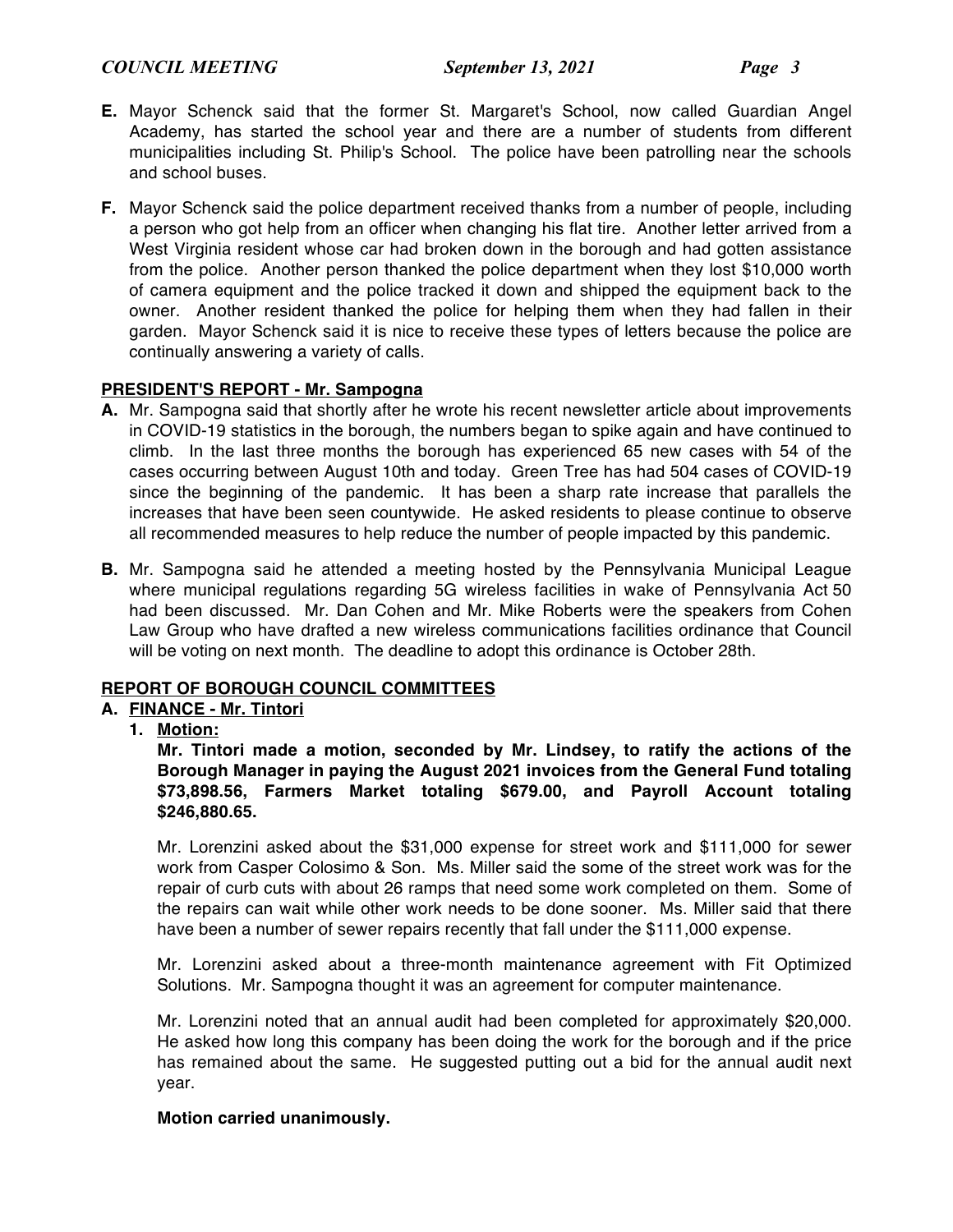**2. Motion:**

**Mr. Tintori made a motion, seconded by Mr. Lindsey, to approve payment of the September 2021 invoices from the General Fund totaling \$377,180.35, Sanitary Sewer Maintenance Fund totaling \$5,775.28, Capital Projects totaling \$500.00, and Farmers Market totaling \$600.00.**

**Motion carried unanimously.**

**3. Motion:**

**Mr. Tintori made a motion, seconded by Mr. Rea, to authorize the Borough Manager to submit a Letter of Intent to the Department of Community and Economic Development (DCED) for Technical Assistance services in accordance with the Borough Manager's correspondence dated September 9, 2021.**

Mr. Tintori said the state provides numerous types of technical assistance services and the borough is hoping to take advantage of some of these services.

Mr. Rea said he was happy to see that this motion was coming to fruition. He said that Council had tabled a similar motion back in 2020 regarding a study to look at regional consolidation of local police departments and should consider addressing that tabled motion at the next Council meeting.

# **Motion carried unanimously.**

# **4. Motion:**

# **Mr. Tintori made a motion, seconded by Mr. Rea, to authorize the purchase of a 2021 Police Explorer Utility vehicle from TriStar Motors for \$32,706 in accordance with the Police Chief's correspondence dated September 10, 2021.**

Mr. Tintori stated that the purchase of this police vehicle had been budgeted. Mr. Lorenzini said the borough had budgeted \$45,000 for the purchase of this vehicle and asked about the difference between the total budgeted amount and the actual purchase price. Mr. Lindsey replied that the \$32,706 was for the purchase of the vehicle itself and then additional features and details need to be added before it can be used as a police vehicle. Mr. Lorenzini asked if the cost of the additional details could be done within the remainder of the budgeted cost. Mr. Lindsey said there would be sufficient money in the budget. Mayor Schenck said it takes about six weeks to outfit the vehicle for police use. Chief Cleary said the vehicle would need approximately \$14,000 to outfit it as a police vehicle. The vehicle it will replace, which is still in service, currently has about 87,000 miles on it.

# **Motion carried unanimously.**

**5.** Mr. Tintori reported that Green Tree's state representative, Mr. Dan Deasy, has published a piece in his newsletter about a legislative citation that was held for Green Tree's former Borough Manager David Montz for his 30 years of service. Rep. Deasy also introduced Ms. Judy Miller, Green Tree's new Borough Manager in his newsletter. It is hoped that Green Tree can continue its good relationship with the state.

# **B. RECREATION & COMMUNITY AFFAIRS - Mr. Panza**

**1.** Mr. Panza said that for years he has heard nothing but praise for the Public Works Department. He thanked Public Works for their assistance with Octoberfest over the years.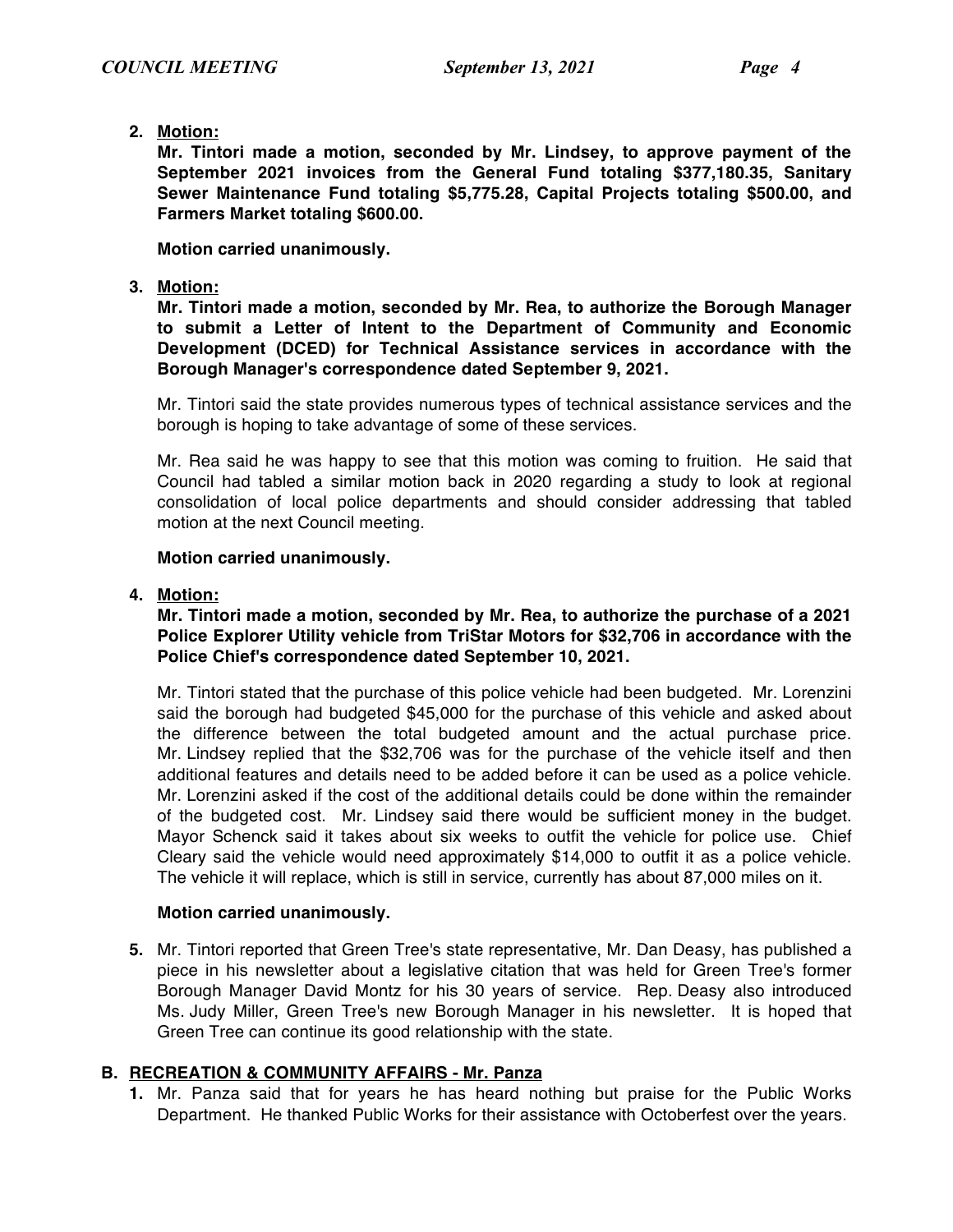### **2. Appointments to the Green Tree Recreation & Community Activities Board in accordance with the Borough Manager's correspondence dated August 26, 2021. Motion:**

**Mr. Panza made a motion, seconded by Mr. Novak, to reappoint Ken Nolte and appoint Jen Sakulsky to the Green Tree Recreation & Community Activities (RCA) Board with terms expiring March 1, 2024.**

Mr. Lorenzini asked if these appointments were replacing other RCA members. Mr. Panza replied that Mr. Nolte has been on the RCA Board for years and has agreed to continue. There have been a number of openings on the board that have not been filled and Ms. Sakulsky would be a new addition. The RCA Board is not the Octoberfest Committee and it handles the other recreation events in the borough like Light Up Green Tree, Halloween Parade, 4th of July Celebration, etc. Mr. Sampogna stated that Ms. Sakulsky's application form was available in Council's meeting packet.

#### **Motion carried unanimously.**

**3.** Mr. Panza reported that the contracts for one Octoberfest band and the stage rental in 2021 have both been successfully carried over for the 2022 Octoberfest. Mr. Sampogna noted that Light Up Green Tree is scheduled for Saturday, October 4th.

#### **C. PLANNING & ZONING - Mr. Lorenzini**

**1.** Mr. Lorenzini said both Planning Commission and the Zoning Hearing Board have been busy. Cohen Law Group has completed the proposed Wireless Communications Facilities ordinance to be reviewed by Planning Commission and forwarded to Council. Mr. Sampogna said the ordinance needs to be approved by Council before October 28th. Planning Commission will be meeting on September 22nd to review the ordinance.

Mr. Lorenzini said Planning Commission would be holding a public meeting on November 10th at 7:00 p.m. to seek input for the Comprehensive Plan. They are also preparing a survey seeking residents' concerns regarding the Comprehensive Plan.

Mr. Panza asked if the previous Comprehensive Plan had been reviewed to see how many of the recommendations in that plan had been completed. Mr. Lorenzini replied that Planning Commission has done a review of the previous plan and looked at what has been completed, what was not done, and what no longer can be considered. Mr. Panza expressed interest in seeing those results.

Mr. Lorenzini said the Zoning Hearing Board recently heard applications for two variances. One variance was from Novacare Rehabilitation to put an office in a building on Greentree Road, which was approved. The second variance was from Urban Communities to create 215 separate micro-apartments at the current Pittsburgh Plaza Hotel. A continuance was requested on this application and a second meeting was held on September 2nd when the variance was denied. There is another meeting of the Zoning Hearing Board on September 23rd for Precision Sign & Awnings, acting on behalf of a property owner on Fleet Street, seeking a 48-foot sign variance.

#### **D. PUBLIC SAFETY - Mr. Lindsey**

**1. Memorandum on Understanding between the Borough of Green Tree and Keystone Oaks School District, providing for law enforcement support services.**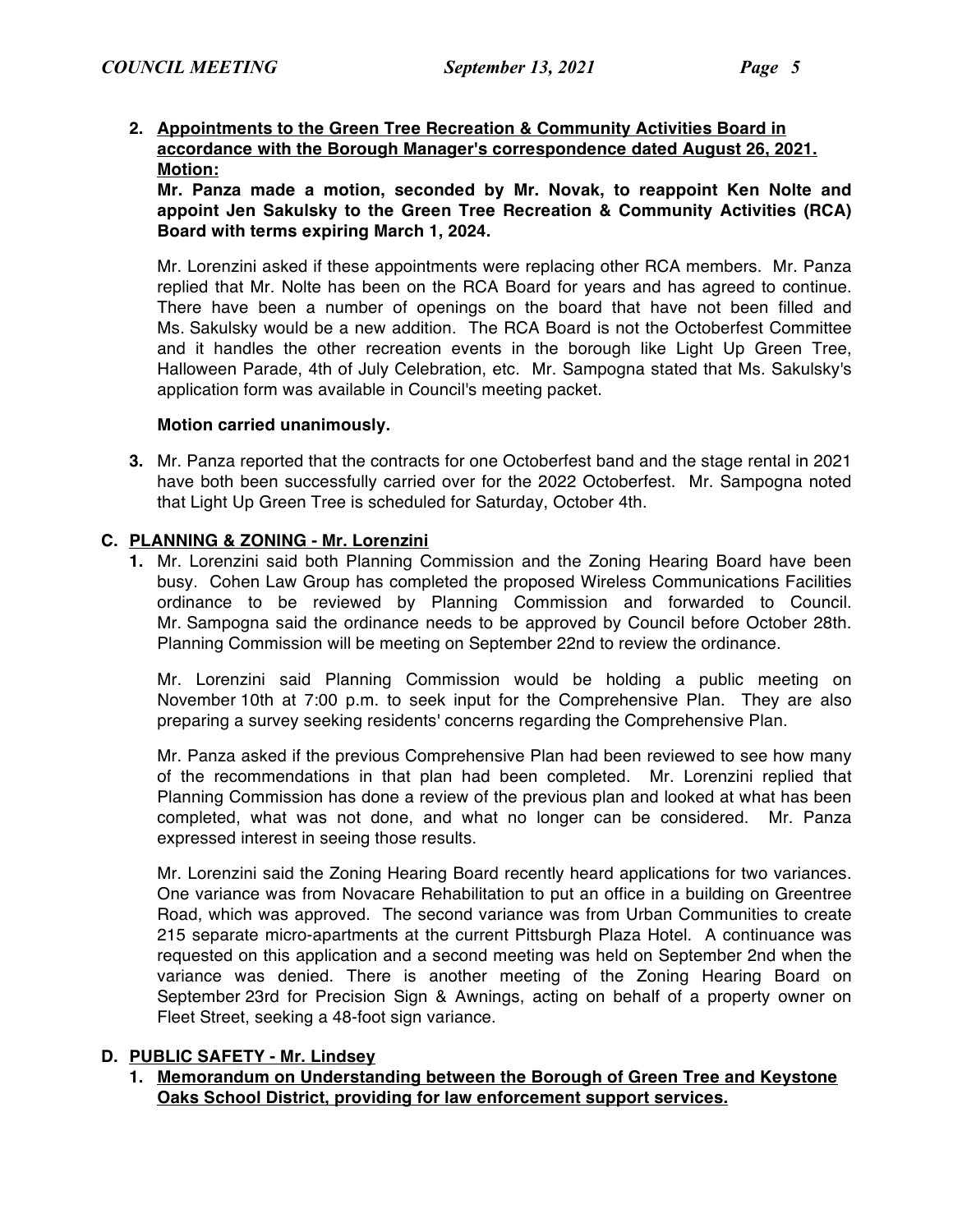Mr. Lindsey said that this is a routine agreement between the borough and school district that needs to be renewed every two years.

### **Motion:**

**Mr. Lindsey made a motion, seconded by Mr. Rea, to authorize the execution of a Memorandum of Understanding between the Borough of Green Tree and the Keystone Oaks School District for the provision of law enforcement support services in accordance with the Police Chief's correspondence dated August 16, 2021.**

**Motion carried unanimously.**

### **2. Police Mutual Aid Agreement of the Char West COG**

#### **Motion:**

**Mr. Lindsey made a motion, seconded by Mr. Rea, to execute the Police Mutual Aid Agreement of the Char West Council of Governments in accordance with the Police Chief's correspondence dated August 23, 2021.**

**Motion carried unanimously.**

### **E. STREETS & PUBLIC HEALTH - Mr. Novak**

# **1. Resolution #1287 - Pennsylvania Department of Transportation (PennDOT) Comprehensive Maintenance Services agreement.**

Mr. Novak stated that the borough has a maintenance services agreement with PennDOT that includes a price schedule.

#### **Motion:**

**Mr. Novak made a motion, seconded by Mr. Lindsey, to adopt Resolution #1287 authorizing the execution of the Comprehensive Maintenance Services Agreement with the Pennsylvania Department of Transportation (PennDOT).**

Mr. Sampogna said this resolution was for the borough to obtain payment from the state for providing services on state properties, such as mowing the interstate cloverleaf interchanges and snow plowing Greentree Road.

#### **Motion carried unanimously.**

**2.** Mr. Novak said that sewer work is taking place on School Street prior to the paving of the road.

# **3. Consent Order**

Mr. Sampogna reported that the borough had received a consent order from the Allegheny County Health Department regarding the sanitary sewer system. In January of 2019 the Pennsylvania Department of Environmental Protection, following the same process used in 2004 and 2015 consent orders, circulated a draft consent order to Three Rivers Wet Weather. A core group of over 50 municipal managers, engineers, and solicitors were organized to participate in negotiations with the DEP to facilitate an order that would be fair and reasonable for all municipalities. Many changes to the original draft agreement were made to allow for continued compliance in a practical and cost-effective manner. The main objective of the order was to have municipal source flow reduction reducing the amount of flow in the sanitary sewer system that is conveyed to the ALCOSAN treatment plant. There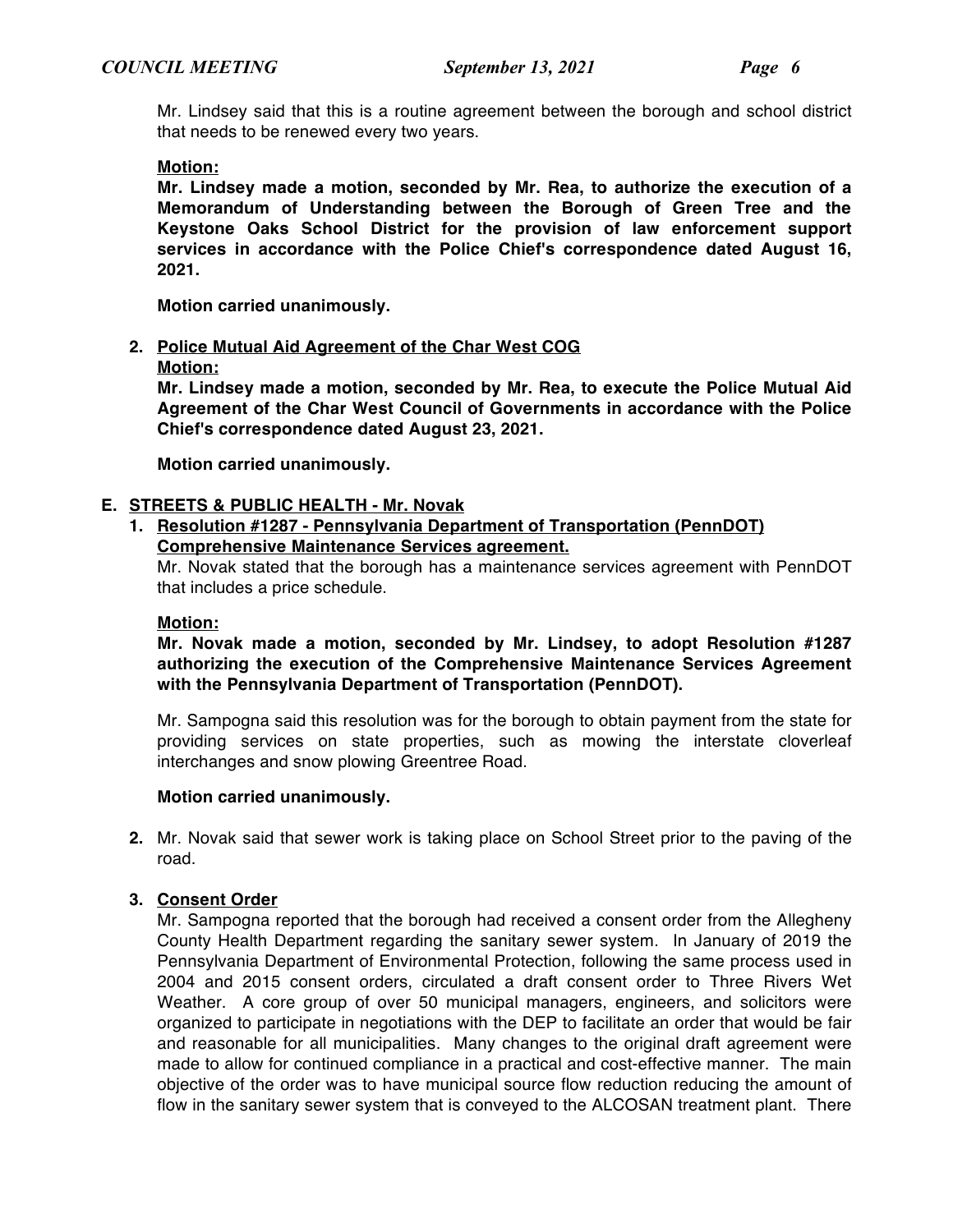are numerous ways that ground water and storm water can infiltrate a sanitary sewer system that can create excess flow to the treatment plant. Using flow-monitoring studies a metric was developed for separate sewer communities. The DEP accepted this standard, calling it the Gold Line Standard, and used it as a baseline for source reduction goals.

Mr. Sampogna said he had distributed Exhibit B to Council, which is from the borough's consent order. Exhibit B was created for communities that have separate sanitary and storm water sewers, such as Green Tree, to provide data on a municipality's sanitary sewer flow. Exhibit B provides a baseline for each municipal connection to the ALCOSAN system. The objective is for the municipal flow to fall below the Gold Line Standard. Green Tree is currently 10% below the Gold Line Standard for all of its connections.

The baseline was developed using 2008 flow data and the new order allows for a six-month due diligence period when a municipality can adjust the data based on projects completed since 2008. Green Tree's Poplar Street sewer project has removed 50 million gallons from the sanitary sewer system. Therefore, after the six-month period, Green Tree's numbers should be even more below the baseline.

Mr. Sampogna stated that Green Tree is already below the Gold Line Standard on all of its connection points and its sewer lines do not contribute to any sanitary sewer overflow. However, Green Tree must still take some positive action according to the mandate. One idea is to create a mandatory lateral inspection program at the time of the sale of a property to comply with the new consent order. Council will have to take this issue under consideration in the future. Other requirements include continuing system-wide operations and a maintenance plan as well as continued implementation of the SSO (sanitary sewer overflow). Ongoing reporting requirements must continue through the end of 2027. Green Tree is one of the few communities that falls into this category due to continued diligence and the projects the borough has performed over the years in maintaining its system.

Mr. Rea asked what else other communities are doing across the region. Mr. Sampogna said he did not have much information about other communities, but the Gold Line Standard only applies to separate sanitary sewer communities. Communities with combined sanitary/storm sewer systems have to reduce their flow by a certain percentage overall.

Mr. Lorenzini asked about the idea of possible lateral inspections. Mr. Sampogna said that inspecting laterals during the sale of a home is one suggestion a municipality can implement to comply with the consent decree. Discussion continued regarding the details of the consent decree.

# **F. PUBLIC PROPERTY & EQUIPMENT - Mr. Rea**

- **1.** Mr. Rea said that the borough is now offering livestreaming on its Council meetings and recordings of these meetings are now available on the borough's website.
- **2.** Mr. Rea reported that repairs are underway on Hemlock II field to fix the drainage problem.
- **3.** Mr. Rea said he and his committee met with the pool architect, Borough Engineer, Borough Manager, and Public Works Director to discuss the work on the pool. The architect made some recommendations and, as a result, it was decided to hold off on doing any major pool renovations at this point. He said it was likely that there would not be renovations, but the borough would most likely be building a new pool in the next few years. In the meantime, the usual pool repairs will be done. The architect indicated that the pool has been well maintained over the past 50 years, which is a testament to the Public Works Department